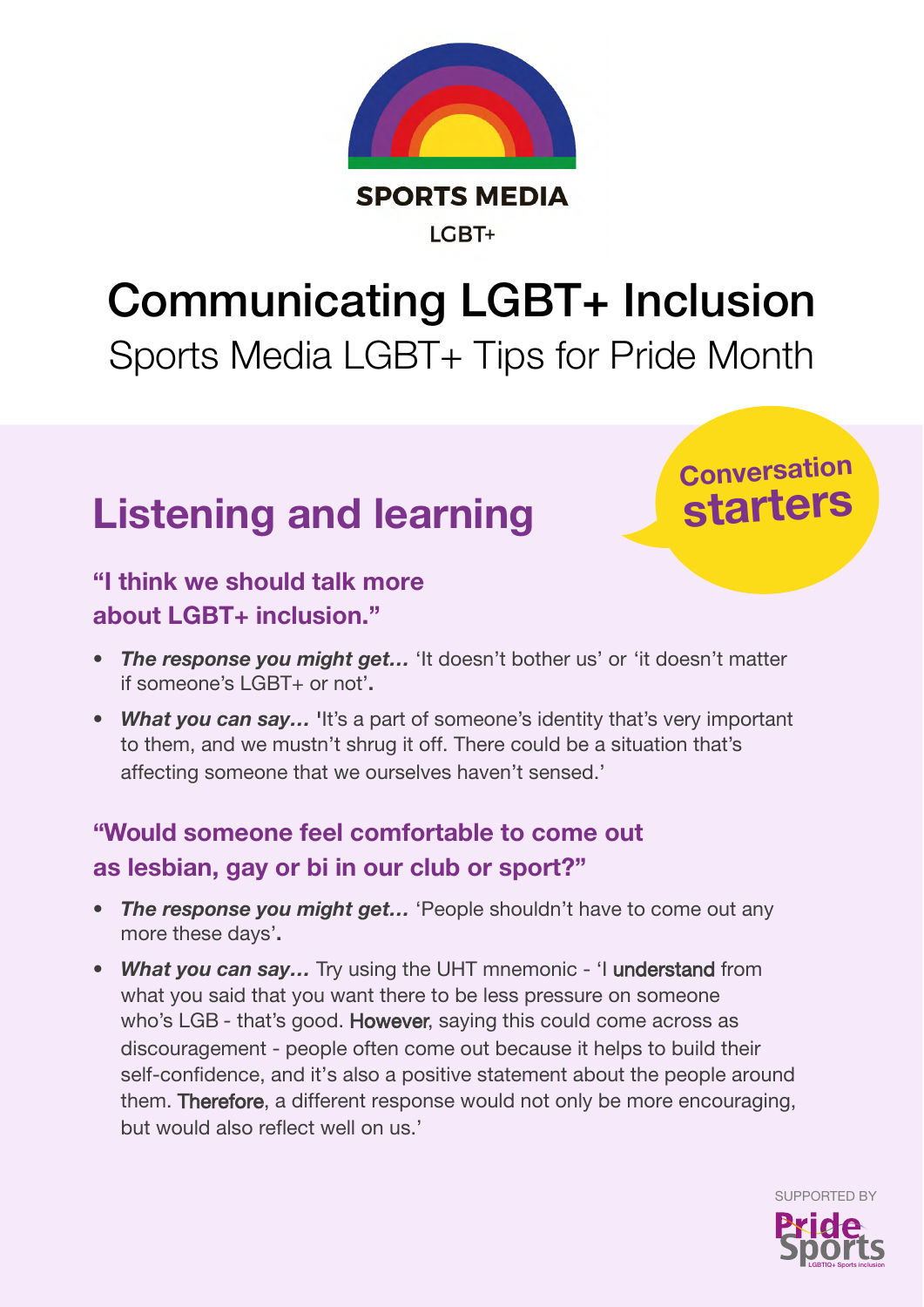#### "Have we thought about why this conversation is relevant in a sports environment such as ours?"

- *The response you might get…* 'Sport has nothing to do with sexuality.'
- *What you can say...* 'Actually, there are lots of examples of athletes whose performances have improved considerably when they've been able to be their authentic selves. We know performance is linked to mental wellbeing and naturally we want everyone to be the best they can be.'

#### "If someone was questioning their gender identity within our club or sport, would they feel sure of being supported?"

- *The response you might get…* 'There's nothing to suggest someone wouldn't be welcome.'
- *What you can say…* 'This could be seen as us saying that we have nothing to suggest they would be welcome either - it looks like we're side-stepping, or worse, that we're complacent - a 'goes without saying' approach. Let's send a message so there's no doubt.'

#### "How can we make a positive impact in Pride Month?"

- *The response you might get…* 'We'll look like we're 'virtue signalling'.'
- *What you can say…* 'Let's start with one or more internal activations that LGBT+ people and allies can show support for. These will help us to create a message that's reinforced by our own inclusion work.'

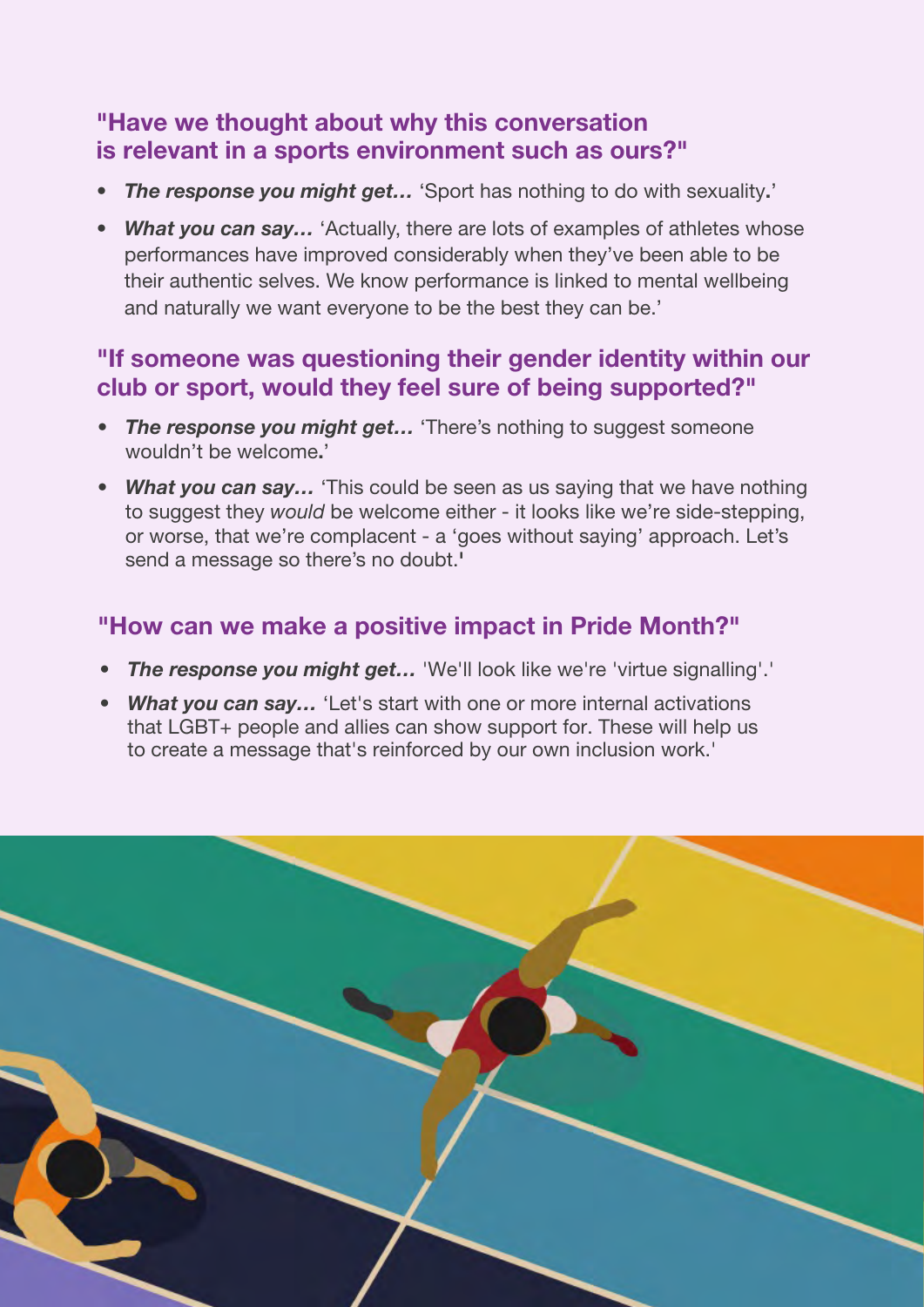# Practical internal steps for Pride Month

- Gather whatever information is available to you on LGBT+ inclusion and representation in your environment; identify where more detail is needed
- Be a part of an event related to LGBT+ inclusion, and invite colleagues to join you
- Invite someone in to speak try to set up a special Zoom drop-in with a Stonewall Sport Champion, for example
- Use everyday signs of inclusion email signatures, a mention of Pride in the internal newsletter, rainbow lanyards or pins

# Involving LGBT+ people

- If someone comes forward with an initiative, help them present it to a wider group and work with them to amplify the message
- If you become aware of LGBT+ inclusion work being undertaken elsewhere in your sport, seize the opportunity - be proactive, welcome the learnings, channel in a positive approach
- Ask for feedback and suggestions from LGBT+ people on what you've done so far
- Don't over-reach be respectful of the different levels of visibility that LGBT+ people navigate
- Collective responsibility reduces pressure try to form a working group
- Always keep in mind what successful inclusion would look like in your sport

### Getting the message right

#### *Personal stories / 'coming out' stories*

- Power of the narrative means the person doesn't have to be 'a big name' to make a big impact
- Make it a collaborative process so that when the story is published, the support is immediate and clear